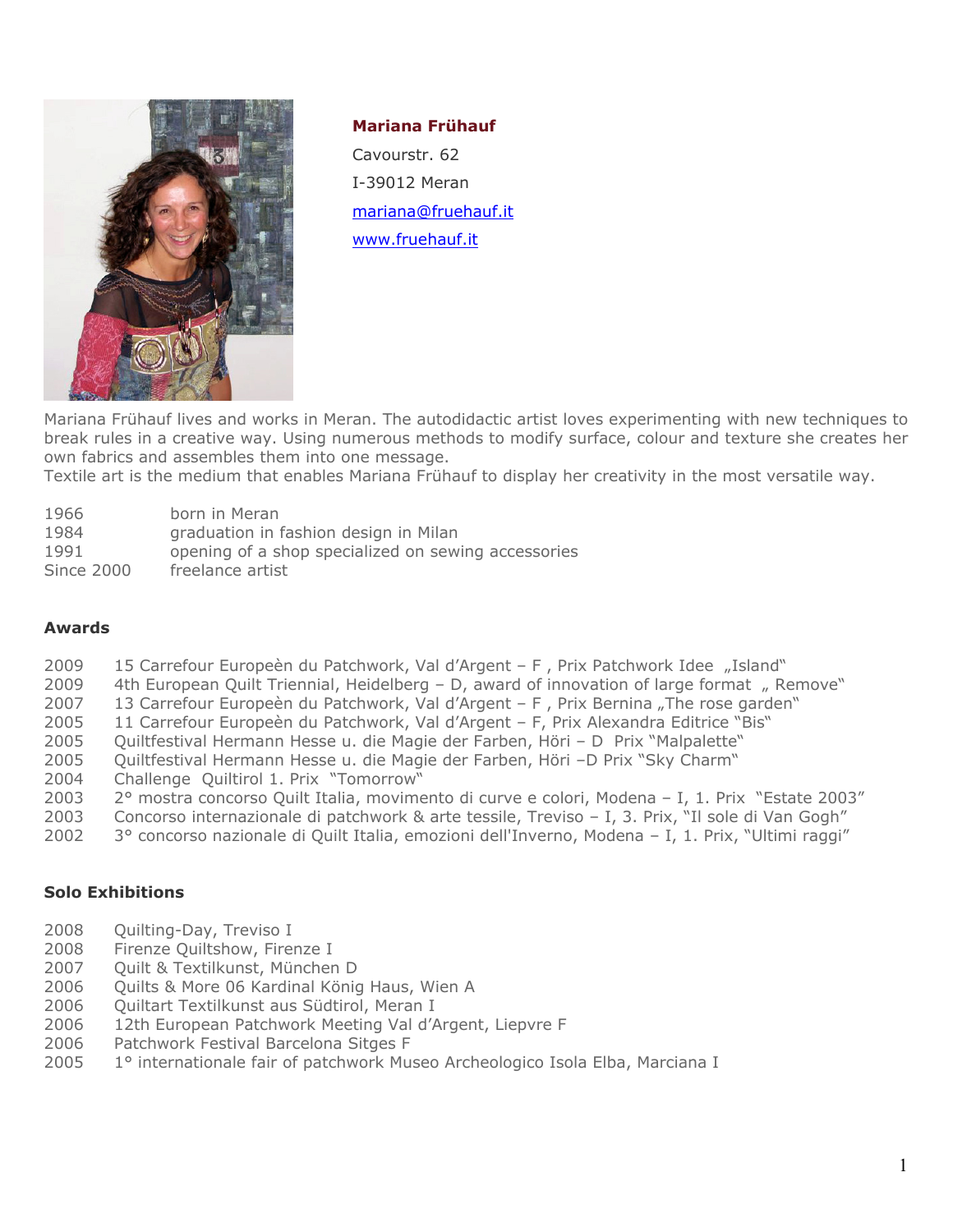# **Group exhibitions**

- 2010 European Art Quilts VI, Molenschot NL
- 2009 4th European Quilt Triennial, Heidelberg D
- 2009 15th European Patchwork Meeting, Colors of a Country, Val d'Argent F
- 2009 Mostra Quilt Italia, Sitges ES
- 2008 Bruch 2008, Engi CH
- 2008 Sound Strips, Irsee D
- 2007 Kramgasse –Kulturgasse, Bern CH
- 2007 13th European Patchwork Meeting,A garden Passionately , Val d'Argent F
- 2007 Bodensee Quiltfestival, Radolfzell D
- 2006 3th European Quilt Triennal, Heidelberg D
- 2006 European Art Quilts IV, Molenschot NL
- 2005 11th European Patchwork Meeting, Rythm & Blues, a musical saga, Val d'Argent F
- 2005 Magic Quilt Expo, Euroquilt contest, east to west, Lyon F
- 2005 Quiltfestival Höri, Hermann Hesse und die Magie der Farben, Höri D
- 2005 Quiltfestival Höri, Hermann Hesse und die Magie der Farben, Höri D
- 2005 Il tempo delle donne, Roma I
- 2004 3. Mostra concorso internazionale Quilt Italia, giochi di luce ed ombre, Modena
- 2004 Challenge Quiltirol, Bad Häring A
- 2004 Stoff & Stein, Lienz A
- 2004 Ouilt Expo IX, Euroquilt
- 2004 Landscapes and lights of the world, Patchwork- und Quiltverlag, Den Haag NL
- 2004 Form, Farbe, Technik, Hallein A
- 2004 Nagoya Words Quilt Carnival, Nagoya Japan
- 2003 2° Mostra concorso Quilt Italia, Movimento di curve e colori, Modena I
- 2003 European Quilt Championships t' Hazzo, Time, Waalre NL
- 2003 Kreativwelt, Impressionen in Rot und Weiss, Wiesbaden D
- 2003 Concorso internazionale di patchwork & arte tessile, I colori di van Gogh, Treviso I
- 2002 3° concorso nazionale di Quilt Italia, Emozioni dell'Inverno, Modena I

# **Catologues and Books**

| <b>Date</b> | <b>Publisher</b>                      | Page       | <b>Title</b>                             |
|-------------|---------------------------------------|------------|------------------------------------------|
| 2009        | 4. Europäische Quilt-Triennale        | $36 - 37$  | Textilmuseum Max Berk                    |
| 2009        | 15ème Carrefour Européen du Patchwork | 52         | Cataloge Prestige 2009                   |
| 2008        | Interessentgemeinschaft Weben Schweiz | $20 + 64$  | Bruch 2008                               |
| 2007        | 13ème Carrefour Européen du Patchwork | 48         | Cataloge Prestige 2007                   |
| 2007        | Kramgasse Kulturgasse Berns           | $26 - 29$  | Kramgasse Kulturgasse Berns              |
| 2006        | Mariana Frühauf                       |            | Quiltart                                 |
| 2006        | 3. Europäische Quilt-Triennale        | $34 - 35$  | Textilmuseum Max Berk                    |
| 2006        | 12ème Carrefour Européen du Patchwork | $54 - 55$  | Cataloge Prestige 2006                   |
| 2006        | European Art Quilts IV                | $50 - 51$  | European Art Quilts IV                   |
| 2005        | 11ème Carrefour Européen du Patchwork | 98         | Cataloge Prestige 2005                   |
| 2005        | camera dei deputati                   | 25         | L'arte di creare con le stoffe           |
| 2004        | Patchwork und Quiltverlag (A) Wien    | $97 - 102$ | quiltART- artQUILT 16 European Artists   |
| 2004        | Stoff & Stein Austria                 | 15         | Collagen                                 |
| 2003        | Alexandra Editrice                    | 68-70      | I colori di Van Gogh patch. arte tessile |
| 2003        | Patchwork Promotions                  | 14         | European Quilt Championships 2003        |

### **Reviews**

| <b>Date</b> | <b>Magazine</b>           | Page Title |                                           |
|-------------|---------------------------|------------|-------------------------------------------|
| 2008        | Magic Patch N° 39         |            | 31-32 15. Carrefour Europeo del Patchwork |
| 2009        | D Patchworidee 4/2009     |            | 23-24 Was wann wo? Heidelberg             |
| 2009        | I Südtiroler Wochenm.N°45 | 64.        | Leute Mariana Frühauf                     |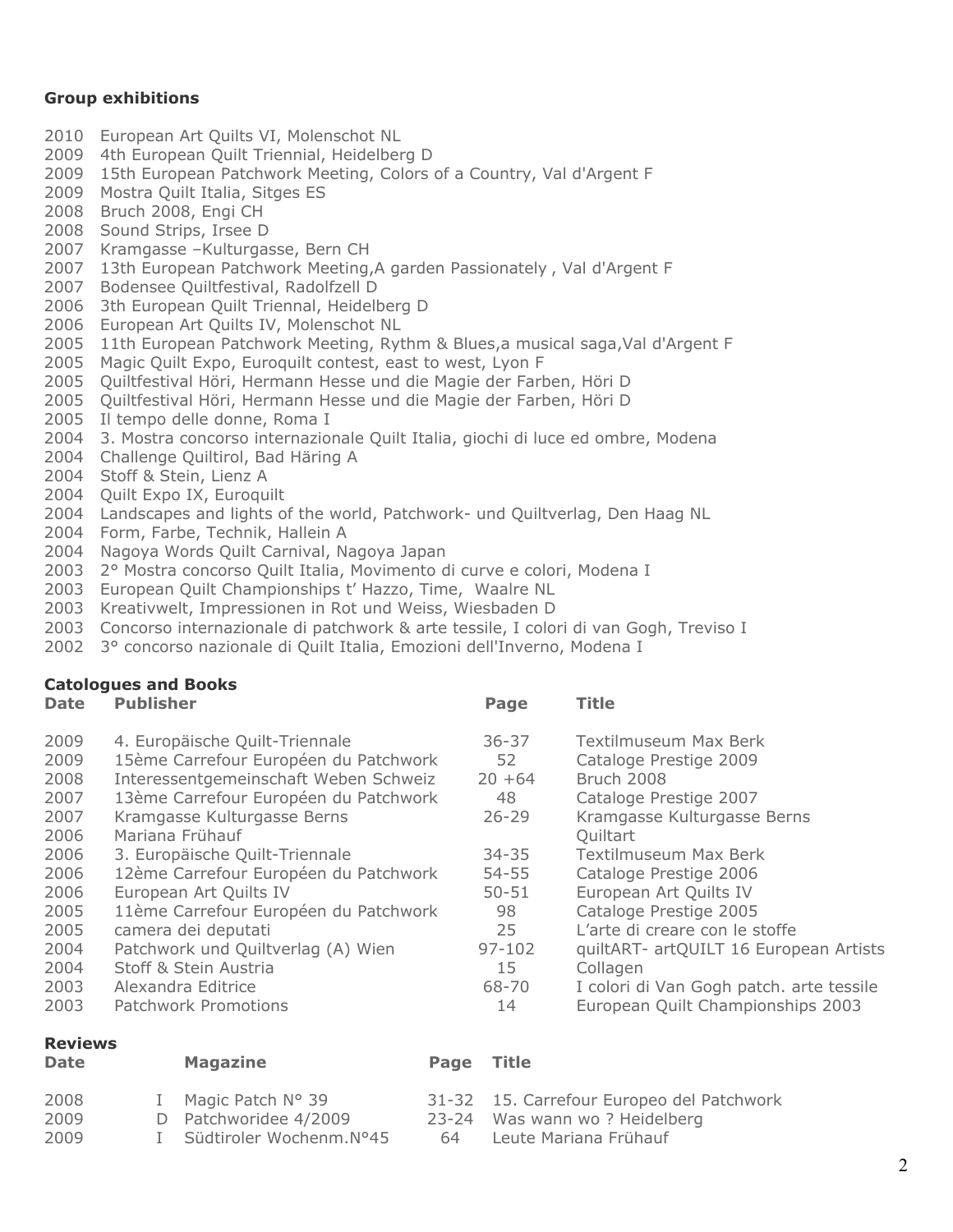| <b>Date</b>           |              | <b>Magazine</b>                               | Page                 | <b>Title</b>                                                   |
|-----------------------|--------------|-----------------------------------------------|----------------------|----------------------------------------------------------------|
| 2009                  | L            | Südtiroler Tageszeitung 214                   | 24                   | Mariana Frühauf gewinnt Preis für Innovation                   |
| 2009                  | $\bf{I}$     | Dolomiten 04.11.09                            | 25                   | Innovationspreis für Meraner Künstlerin                        |
| 2009                  |              | D Stadteil-Rundschau 37                       | 9                    | 4. Europäische Quilt-Triennale                                 |
| 2009                  |              | D Textilkunst International                   |                      | 129-134 Die 4. Europäische Quilt-Triennale                     |
| 2009                  |              | D Patchworkgilde Heft 96                      |                      | 4. Europäische Quilt-Triennale                                 |
| 2009 04               | D            | Patchwork Professional                        | $6 - 13$             | Mariana Frühauf                                                |
| 2009 01               | $\mathbf{I}$ | Quilt Italia                                  | 54-57                | Mariana Frühauf                                                |
| 2008                  |              | US SACA Nr 3                                  | 28                   | Trends                                                         |
| 2008                  |              | F Les Nouvelles 95                            | 38                   | Carrefour Europeen du Patchwork                                |
| 2008 03               | L            | Quilt Italia                                  | 23                   | Incontri straordinari                                          |
| 2008 02               | $\mathbf{I}$ | Quilt Italia                                  | $8 - 10$             | Firenze Quilt Show                                             |
| 2008                  | $\mathbf{I}$ | Magic Patch N° 34                             | $52 - 56$            | Firenze Quilt Show                                             |
| 2008 11-01            | L            | Magic Patch N° 31                             | 38                   | Un jardin passionnement                                        |
| 2008 06               | D            | Patchwork Gilde                               | 34                   | Einen Blick über den Tellerand- nach Italien                   |
| 2008 01-02            |              | A Patchwork- Quiltjornal N° 96                | 46                   | Uberlegungen zu einem Quilt                                    |
| 2007 10-12            | L            | Quilt Italia News 2007/4                      | 30                   | Carrefour Europeen du Patchwork                                |
| 2007 06               | F            | Les Nouvelles                                 | $56 - 59$            | Mariana Frühauf                                                |
| 2007 07-09            |              | D Patchwork Idee 2007/3                       | $25 - 27$            | zu Gast bei Mariana Frühauf                                    |
| 2007 05-08            | L            | Magic Patch Nº 29                             | 41                   | Abilmente                                                      |
| 2007 05               |              | CH Freundin                                   |                      | swisstalk Die Faszination des Quiltens                         |
| 2007 03               |              | CH patCHquilt 27                              | $30 - 31$            | Trends der zeitgenössischen Quiltkunst                         |
| 2007 02-04            | L            | MAGIC patch N° 28                             | $3 - 5$              | Tecnica Sandwich von Mariana Frühauf                           |
| 2006 12               |              | A Pin-wand Patchworkgilde N°4                 | 16                   | Nachlese Val d'Argent 2006                                     |
| 2006 11               | L            | Die Südtirolerin                              | 158                  | Genähte Bilder                                                 |
| 2006 09               | D            | Textileforum 4/2006                           | $7^{\circ}$          | Das 12. Patchworktreffen im Elsass                             |
| 2006 12               | $\mathbf{I}$ | Vissidarte                                    | 11                   | Mariana Frühauf                                                |
| 2006 11-01            | $\mathbf{I}$ | MAGIC patch N° 27                             | 35                   | 12° Carrefour Europeen du Patchwork                            |
| 2006 10-12            |              | D Patchwork Idee                              | 44                   | 12° europäisches Patchworktreffen im Silbertal                 |
| 2006 10               | L            | FF Südtiroler Wochenm.N°40                    | $40 - 41$            | Der Stoff, aus dem die Farben sind                             |
| 2006 09               | L            | Burggräfler Rundschau N° 18                   | 15                   | Wie man mit Textilien Bilder "malt"                            |
| 2006 09               | D            | Textileforum 3/2006                           | $\overline{7}$       | Mariana Frühauf Quilts                                         |
| 2006 09-10            |              | D Patchwork-Quiltjornal N°88                  | 33                   | Quilts & More 2006                                             |
| 2006 09               | L            | Dolomiten 22.09.2006                          | $\overline{4}$       | Kunst in wilden Farben                                         |
| 2006 07-09            | $\mathbf{I}$ | Quilt Italia News 2006/3                      | 10                   | Lyon 2006 European Art Quilts IV                               |
| 2006 06               | F            | Les Nouvelles du Patchwork N°89 20            |                      | Festival de Sitges                                             |
| 2006 04               | D            | Textileforum 4/2006                           | 7                    | Das 12. Patchworktreffen im Elsass                             |
| 2005 12-02            | A            | Pin-wand Patchworkgilde N°4                   | 11                   | Val d'Argent 2005<br>Ritratto D'artista                        |
| 2005 11-01            | Ι<br>L       | MAGIC patch N° 23<br>Quilt Italia News 2005/4 | $31 - 35$<br>$8 - 9$ |                                                                |
| 2005 10-12<br>2005 09 |              | ES Patchwork Asociacion Espanola              | 48                   | 11° Carrefour Europeen du Patchwork<br>patchwork contemporáneo |
| 2005 08-10            |              |                                               | 44-46                | 1 Festival Internazionale di Patchwork Italia                  |
| 2005 07-08            | Ι<br>F       | MAGIC patch N° 22<br>MAGIC patch N° 26        | $28 - 31$            | Portrait d'Artiste Mariana Frühauf, Italie                     |
| 2005 07-08            |              | GB MAGIC patch N° 57                          | $44 - 47$            | Portrait of an Artist Mariana Frühauf, Italy                   |
| 2005 07-08            | D            | MAGIC patch Nº 42                             | $28 - 31$            | Künstlerporträt von Mariana Frühauf, Italien                   |
| 2005 07/08            | D            | Patchwork-Quiltjornal N°81                    | 14                   | Nachlese Hermann Hesse                                         |
| 2005 04-06            | I.           | Quilt Italia News 2005/2                      | $4 - 7$              | Elba Patchwork                                                 |
| 2005 04-06            | D            | Pin-wand Patchworkgilde N°2                   | $8 - 9$              | Quiltfestival Höri am Bodensee                                 |
| 2005 02-04            | Ι.           | MAGIC patch N° 20                             | 39                   | Concorso Giochi di Luci e Ombre                                |
| 2004 10-12            | L            | Quilt Italia News 2004/4                      | $4 - 5$              | Concorso Giochi di Luci e Ombre                                |
| 2004 09-11            | A            | Pin-wand Patchworkgilde N°3                   | $\overline{4}$       | Stoff & Stein Lienz                                            |
| 2004 09-10            |              | GB MAGIC patch N° 21                          | $26 - 28$            | Magic Quilt Expo Landscapes and lights of the world            |
| 2004 09-10            | F            | MAGIC patch N° 52                             | $42 - 44$            | Magic Quilt Expo Paysages et lumieres du monde                 |
| 2004 09/10            | D            | Patchwork-Quiltjornal N°76                    | $12 - 14$            | im Portait Mariana Frühauf                                     |
| 2004 02-04            | L            | MAGIC patch N° 16                             | 38-39                | Reportage Mostra Movimento di curve e Colori                   |